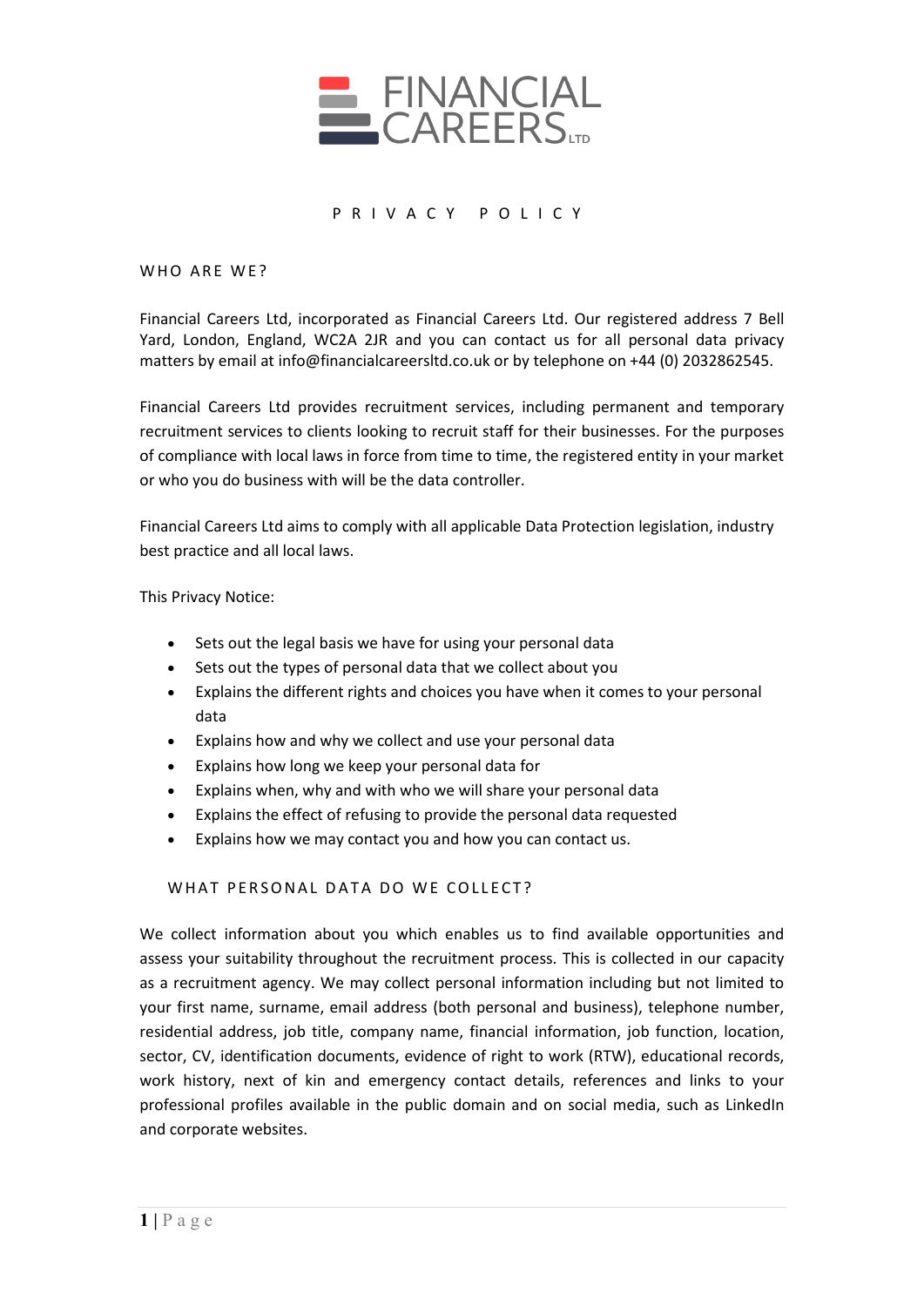

We may also collect some sensitive personal data about you, in the form of health or medical information (including details of any special assistance you may need or any sick leave taken during previous roles) to fulfil our employment, social security and other regulatory or legal obligations. With your express consent, we may also collect other sensitive personal data from you such as your ethnic origin. Where you have been required to give your explicit consent, you will always be entitled to withdraw such consent at any time.

# WHERE DOES THE PERSONAL DATA WE COLLECT ABOUT YOU COME FROM?

The following are the different sources we may collect your personal data from:

- Directly from you. This is information you provide whether searching for a new opportunity, during the different recruitment stages or at a recruitment or networking event. This may be by telephone, email or in person.
- From an agent/third party acting on your behalf. This may be your own limited company, an umbrella company or another recruitment agency.
- From third party sources. We may obtain your personal information from the following third-party source(s):
- Job Boards that you have registered your details with and where we are clearly and specifically named as a recruitment company with whom your data may be shared.
- By Reference or word of mouth. For example, you may be recommended by a friend, a former employer, an ex colleague or even a present employer. However, we will always seek your prior valid consent before processing your data.

# HOW & WHY WE USE YOUR PERSONAL DATA?

We will use your data in order to provide our services to you, including:

- To match your skills, experience and education with a potential employer or client or current job opportunities.
- To provide career guidance and management.
- To provide more detailed information to a client, should you be chosen by the client to go through to the next stage of the interview process.
- To keep you informed of job opportunities which we think may be of interest to you.
- To respond to your requests or questions when you contact us.
- To carry out our contractual obligations with you or with a client, including under any contracts we intend to enter with you.
- To notify you of changes in our services or in this Privacy Policy.
- To third parties (see below).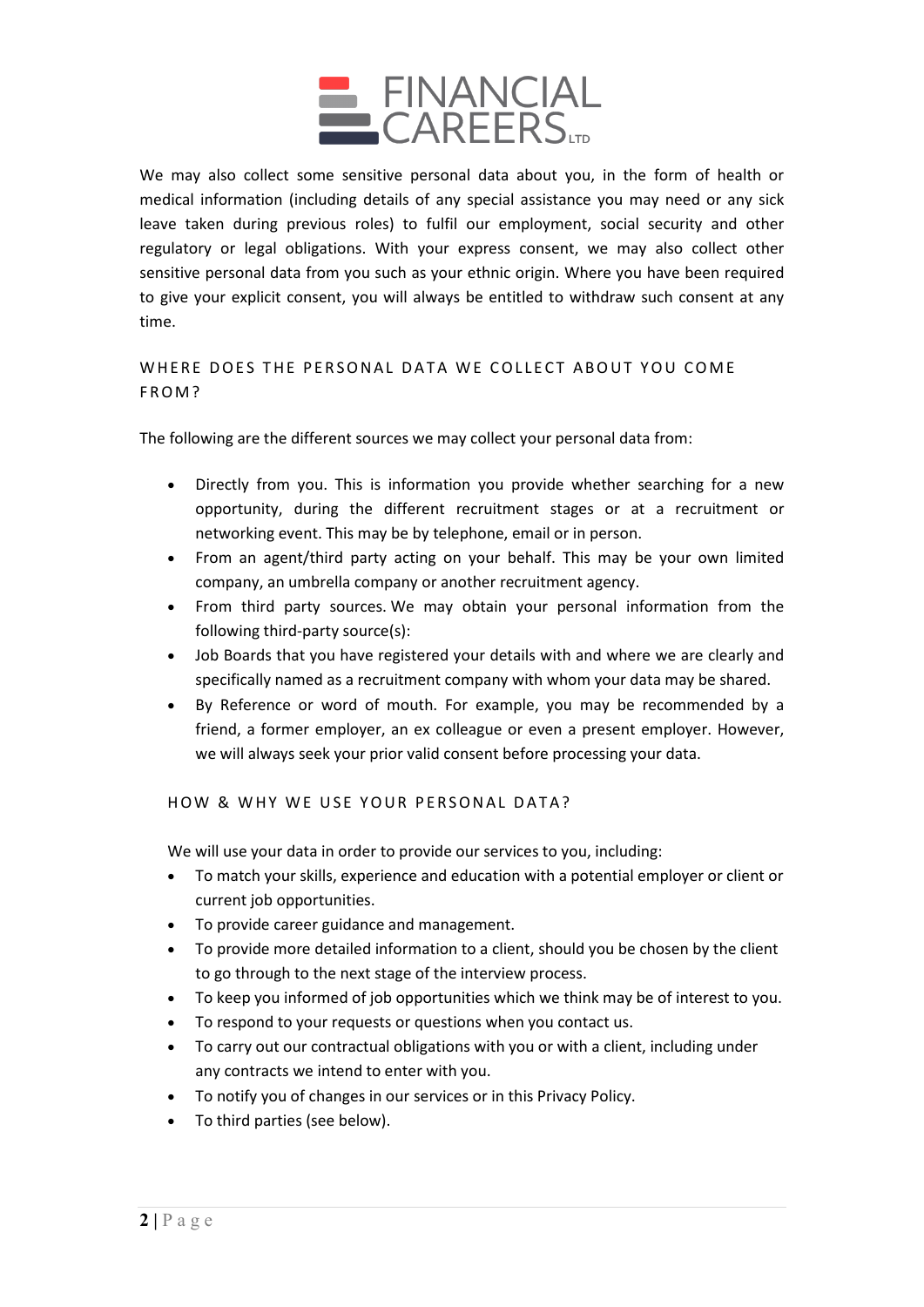

- If you work for a client or a potential employer looking to fill roles, to contact you about prospective candidates or leads and to share your contact details with a candidate, at interview stage and beyond.
- To manage our relationship with you and with our clients and perform administrative and operational tasks.
- To comply with our legal obligations and rights, under contracts and at law, and to cooperate with authorities and investigations.

WHAT MARKETING COMMUNICATIONS MIGHT WE SEND YOU?

We may from time to time send you information that we think you will find interesting and beneficial. Such as other jobs that we believe will be of interest.

Our legal basis for sending you any direct marketing information via electronic means - by email, social media, SMS - falls into two categories of 'consent':

- 1. By obtaining your valid, expressed, consent through an opt-in mechanism at the time of collecting your personal data and providing you with the opportunity to optout in all subsequent communication by clicking the "unsubscribe" link in an email received from Financial Careers Ltd or by contacting us at info@financialcareers.com.
- 2. Via the soft opt-in consent route, which applies when you have previously engaged with us (e.g.: by submitting a job application or a CV or registering to fill a job vacancy we have posted). Under 'soft opt-in' consent we view your consent as implied unless or until you opt out.

HOW LONG DO WE KEEP YOUR PERSONAL DATA?

We keep your personal information only for as long as is necessary in line with the reason for which we process it, as described above. Please note that we may retain some of your information after you cease to use our services if it is necessary to meet our legal obligations, such as retaining the information for tax and accounting purposes, health and safety, or employment regulations.

When determining the relevant retention periods, we will consider:

- Our contractual obligations and rights in relation to the relevant information;
- Legal obligations under applicable law to retain data for a certain period;
- Our legitimate interest where we have carried out a balancing test;
- Statute of limitations under applicable law;
- Disputes, whether potential or actual;
- If you have made a request to have your information deleted;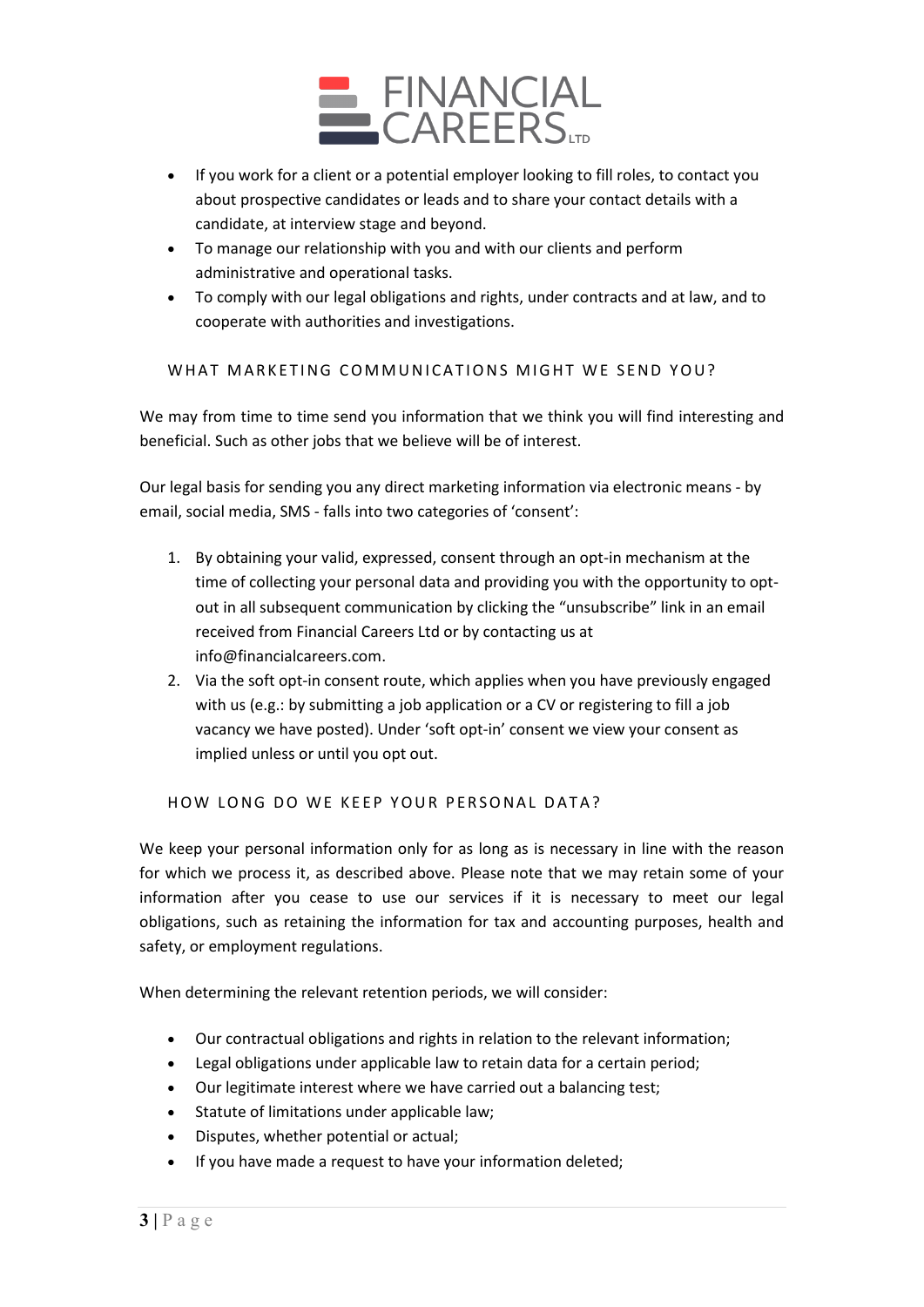

- Guidelines issued by relevant data protection authorities.
- If we determine that we can delete your data, we will do so securely.

### WHO DO WE SHARE YOUR PERSONAL DATA WITH?

Your personal data may be shared with certain third parties who will be subject to contractual obligations of confidentiality and compliance with all relevant data protection laws, including

- Our client who has a position to fill or who you may have been placed with. Our clients are global and based in numerous industries, such as financial services.
- The end client or customer who you may be placed with through another agency or intermediary (for example where there is a managed service arrangement or where our client is a consultancy firm)
- Other recruitment agencies or service providers such as umbrella companies, RPO or PSL providers.
- Suppliers, contractors and agents who may perform services for us, including payroll providers, umbrella companies, professional advisers such as accountants or lawyers, insurance brokers, consultants, background check agencies, email marketing agencies, event organisers.
- Government or law enforcement authorities or any other third party in any jurisdiction, if we believe that we have an obligation to do so or that such action is necessary to protect, defend or enforce our rights.
- In the event of a sale, merger, liquidation, receivership or transfer of assets of Financial Careers Ltd , to any third party provided they are obliged to only use your personal data for the purposes that you have provided it to us.

We may also conduct checks on you to verify the accuracy of the information you have provided and where we do this, we may share your information with former employers or clients.

#### WHAT IS THE LEGAL BASIS FOR USING YOUR INFORMATION?

For prospective employees, candidates, contractors, referees and clients, our processing is necessary for our legitimate business interests in that we need the information in order to be able to assess suitability for potential roles, to find potential candidates and to contact clients and referees.

If you are interviewed and submitted as a candidate, then to comply with our employment, social security or other legal and regulatory obligations, we may need to process more detailed personal data including sensitive data such as health information that you or others provide about you. Where there is no legal obligation to collect and process any of your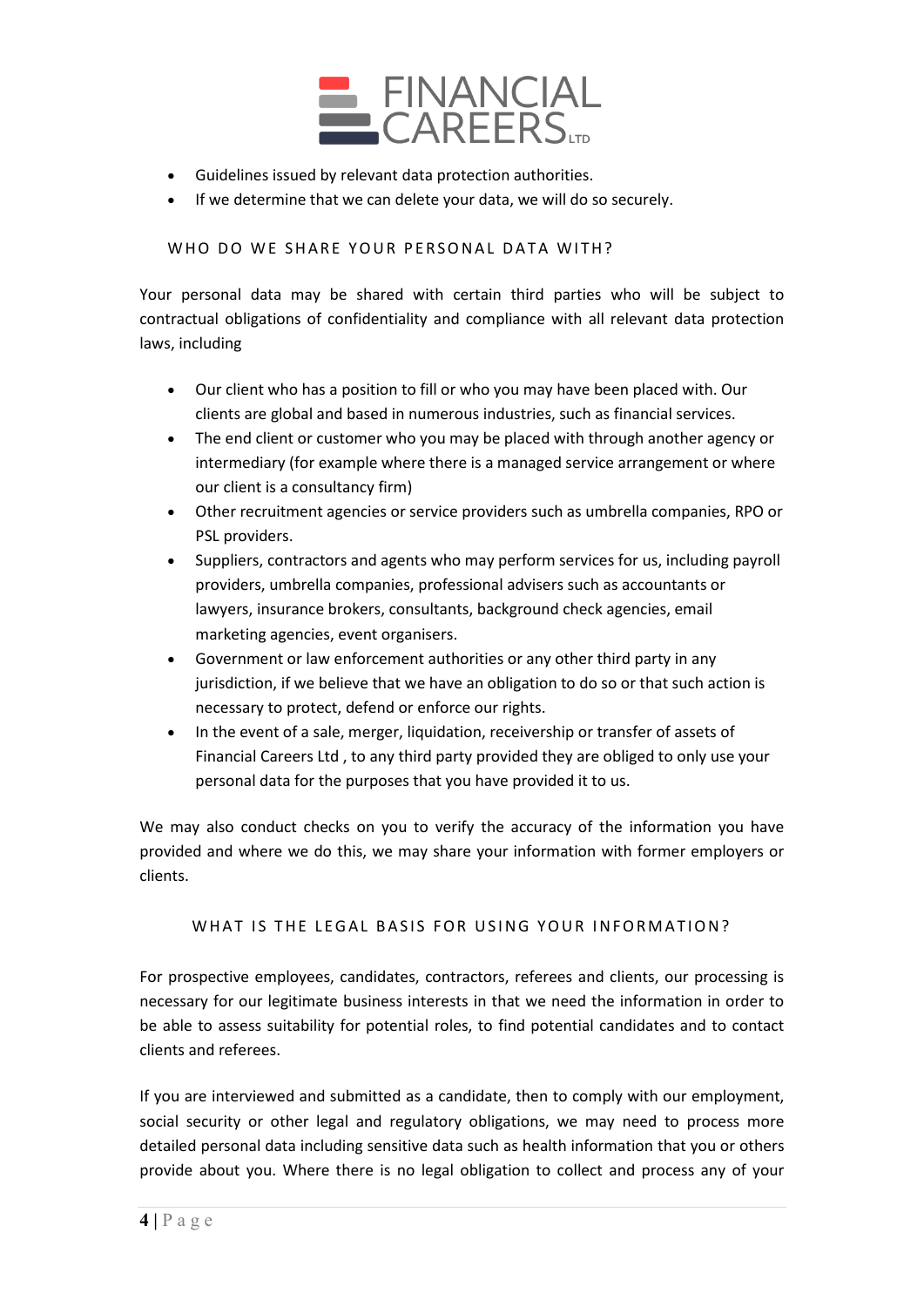

sensitive personal data, we always ask for your express consent before undertaking such processing.

We may also rely on our processing being necessary to perform a contract for you, if you are a client or a candidate or contractor and we are negotiating or have entered into an agreement with you to provide services to you or receive services from you.

Processing may also be necessary to fulfil our legal and regulatory obligations, such as disclosure to public authorities, regulators and investigations. We may also use your information if we must establish, exercise or defend legal claims or where the personal information is in the public domain.

# WHAT HAPPENS IF YOU DO NOT PROVIDE US WITH THE INFORMATION WE REQUEST OR ASK THAT WE STOP PROCESSING YOUR INFORMATION?

If you do not provide the personal data we request or withdraw your consent, if consent is the sole lawful basis we rely on for processing your information, we may not be able to match you with available job opportunities.

### DO WE MAKE ANY AUTOMATED DECISIONS CONCERNING YOU?

No, we do not carry out automated profiling as there is an element of human intervention in all our processing.

#### WHAT SECURITY MEASURES DO WE HAVE IN PLACE?

We have appropriate technical and organisational security measures in place to protect your personal information under our control and to prevent unauthorised access, destruction, transmission, misuse or alteration of it. However, we cannot absolutely guarantee that such unauthorised access, destruction, transmission, misuse or alteration wont ever happen.

The transfer of data via the internet is not completely secure and while we do our best to protect your personal data, any data you transmit to us is at your own risk. Once we have received your data, we will follow our procedures and policies to protect it securely.

If we share any links to external websites operated by other organisations (such as clients, training providers etc) with you, any data you submit to those websites (including clicking on any link) is outside our control and will be subject to that third party's data protection and privacy policies. We cannot guarantee that any third party will be compliant with relevant laws and best industry practice and accept no responsibility or liability for these third parties.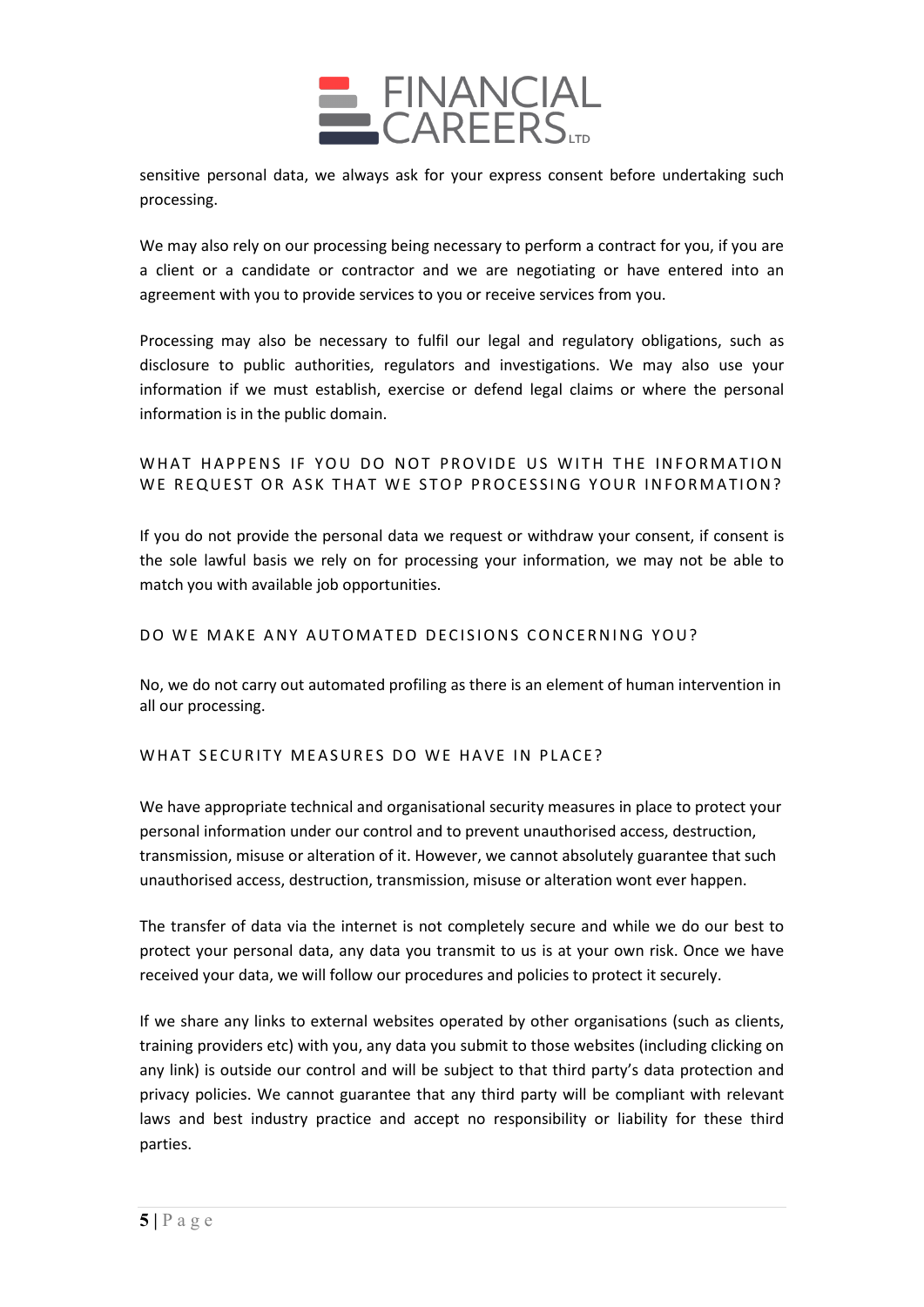

### DO WE USE COOKIES TO COLLECT PERSONAL DATA ON YOU?

To provide better service to you on our websites, we use cookies to collect your personal data when you browse.

WHAT RIGHTS DO YOU HAVE IN RELATION TO THE DATA WE HOLD ON YOU?

By law, you have several rights when it comes to your personal data. Further information and advice about your rights can be obtained from the data protection regulator in your country.

1. The right to be informed

You have the right to be provided with clear, transparent and easily understandable information about how we use your information and your rights. Therefore, we're providing you with the information in this Privacy Notice.

#### 2. The right of access

You have the right to obtain access to your information (if we're processing it), and certain other information (similar to that provided in this Privacy Notice).

This is so you're aware and can check that we're using your information in accordance with data protection law.

### 3. The right to rectification

You are entitled to have your information corrected if it's inaccurate or incomplete.

#### 4. The right to be forgotten

The right to be forgotten', in simple terms, enables you to request the deletion or removal of your information where there's no compelling reason for us to keep using it. This is not a general right to erasure; there are exceptions. Please note however that In line with applicable data protection legislation such as the GDPR, Data Protection Act 2018 and the Privacy and Electronic Communications Regulation 2003 (PECR – which regulates direct marketing activities via digital means), rather than delete all your personal information we may need to retain some of your basic personal information on an internal suppression list to respect your request and prevent any inadvertent future marketing contact.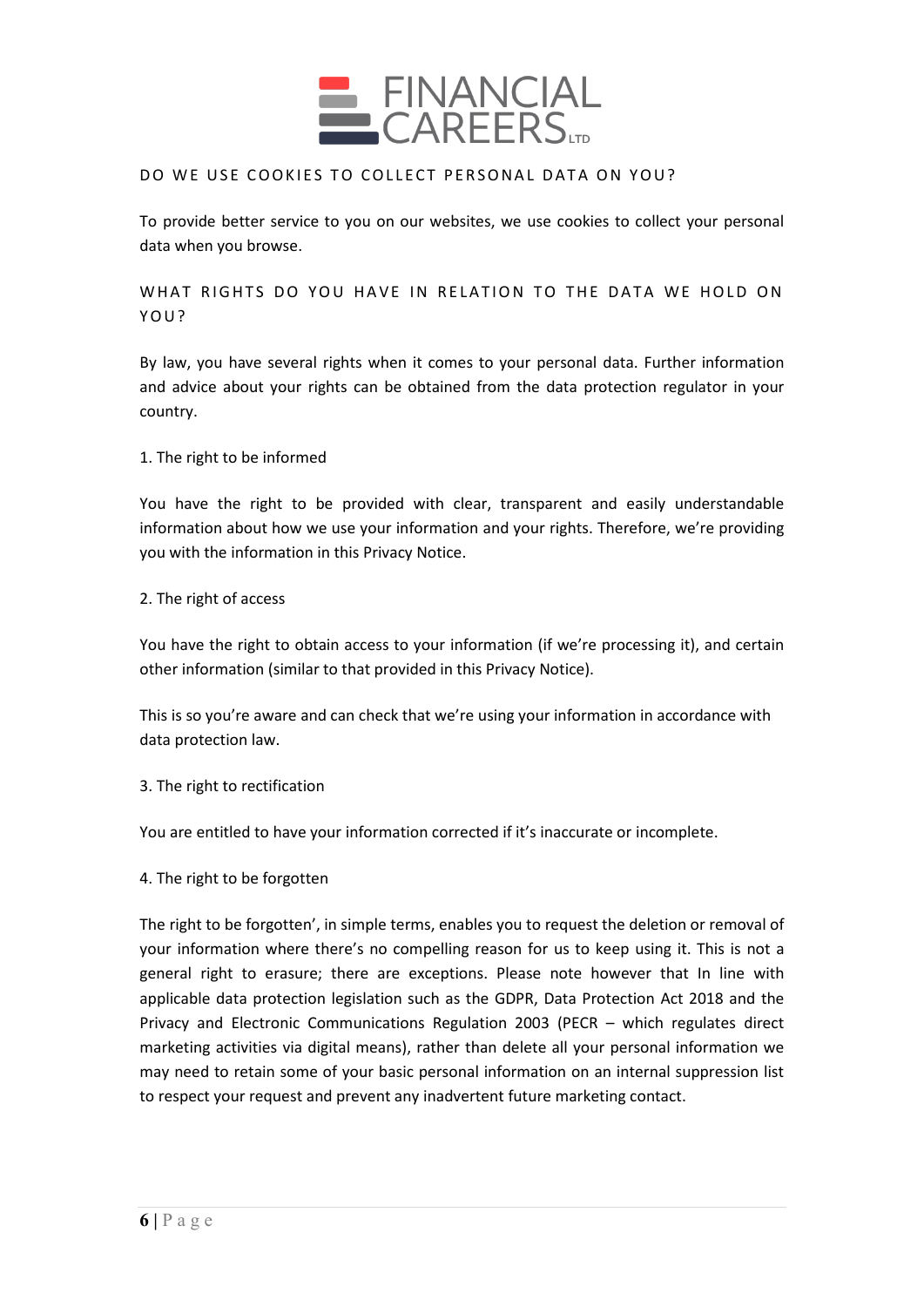

### 5. The right to restrict processing

You have the right to 'block' or suppress further use of your information. When processing is restricted, we can still store your information, but may not use it further. We keep lists of people who have asked for further use of their information to be 'blocked' to make sure the restriction is respected in future.

## 6. The right to data portability

You have the right to obtain and reuse your personal data for your own purposes across different services. For example, if you decide to switch to a new provider, this enables you to move, copy or transfer your information easily between our IT systems and theirs safely and securely, without affecting its usability.

## 7. The right to object to processing

You have the right to object to certain types of processing, including processing for direct marketing or if you no longer want to be contacted with potential opportunities.

8. The right to lodge a complaint

You have the right to lodge a complaint about the way we handle or process your personal data with your national data protection regulator. In the UK, this is the Information Commissioner's office (ICO) whose contact details are provided at the end of this Notice.

9. The right to withdraw consent

If you have given your consent to anything we do with your personal data, you have the right to withdraw your consent at any time (although if you do so, it does not mean that anything we have done with your personal data with your consent up to that point is unlawful). This includes your right to withdraw consent to us using your personal data for marketing purposes.

We usually act on requests and provide information free of charge, but may charge a reasonable fee to cover our administrative costs of providing the information for:

- baseless or excessive/repeated requests, or
- further copies of the same information.

Alternatively, we may be entitled to refuse to act on the request. In the limited circumstances where we may need to do this, we will provide you with a full explanation at the time of our lawful basis for doing so along with your referral rights to lodge a complaint with the relevant data protection authority.